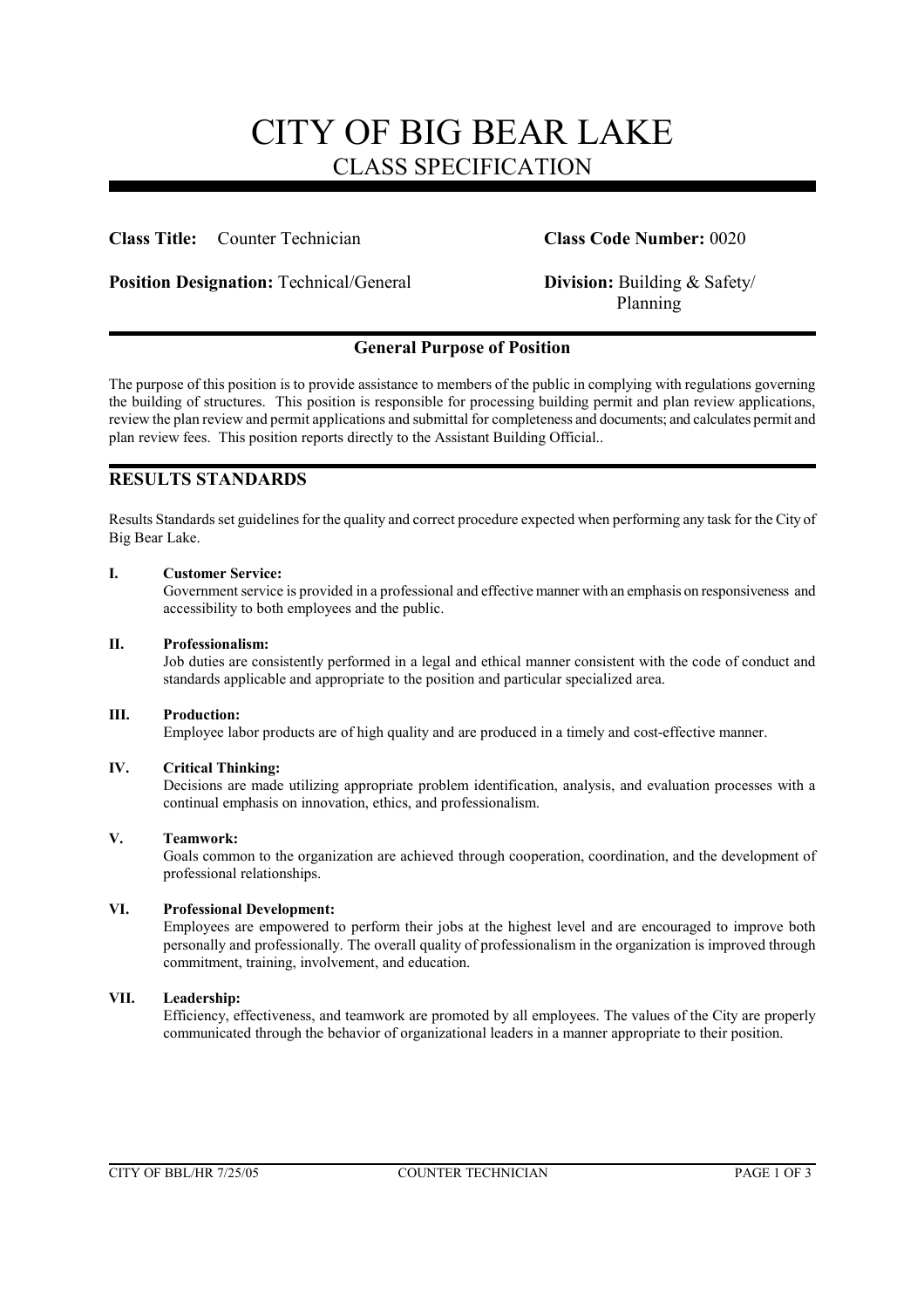## CITY OF BIG BEAR LAKE CLASS SPECIFICATION

### **FORMAT**

**Result Statements:** (in bold) describe common results expected of the Division or results specific to a particular position.

Performance Standards (preceded by a  $\Box$ ) describe the specific manner in which the associated Result Statement is achieved by this position. Multiple Performance Standards can be associated with each Result Statement and define the expectations for employee performance.

#### A. **New development, construction, and land use within the City are reviewed for compliance**.

- $\Box$  Building plan review and permit fees are calculated accurately for builders, etc.
- Permit applicants are instructed as to the proper procedures for completing required forms in a professional manner.
- Applications are processed and filed in an orderly and effective manner.
- $\Box$  Applicants are notified of approved applications in a timely and professional manner.
- **B. Plan review operations are performed to allow for appropriate modifications and corrections to ensure safe construction practices and to ensure minimum code compliance.**
- $\Box$  Plans are received, given a preliminary review for completeness of submittal plans and documentation package, and routed in a timely and professional manner.
- **C. Procedures, forms, maps, and files are updated to ensure compliance with current codes and regulations.**
- $\Box$  Support is provided as directed by supervision.
- **D. Members of the public are assisted in a courteous, timely, and professional manner.**
- The public counter is attended and customers are served in a timely and professional manner.
- Information regarding applicable City, State, and Federal regulations pertaining to planning, building, and construction is disseminated as required by public request.
- **E. Research is conducted and complied on land use and development issues.**
- $\square$  Support is provided as directed by supervision.

#### **Qualifications**

- **Education:** A high school diploma or equivalent is required. An Associate=s degree or trade school certificate in Building or related field is preferred. ICBO Permit Technician Certificate.
- **Experience:** One year experience working the public counter processing permits, plans, etc. is required.